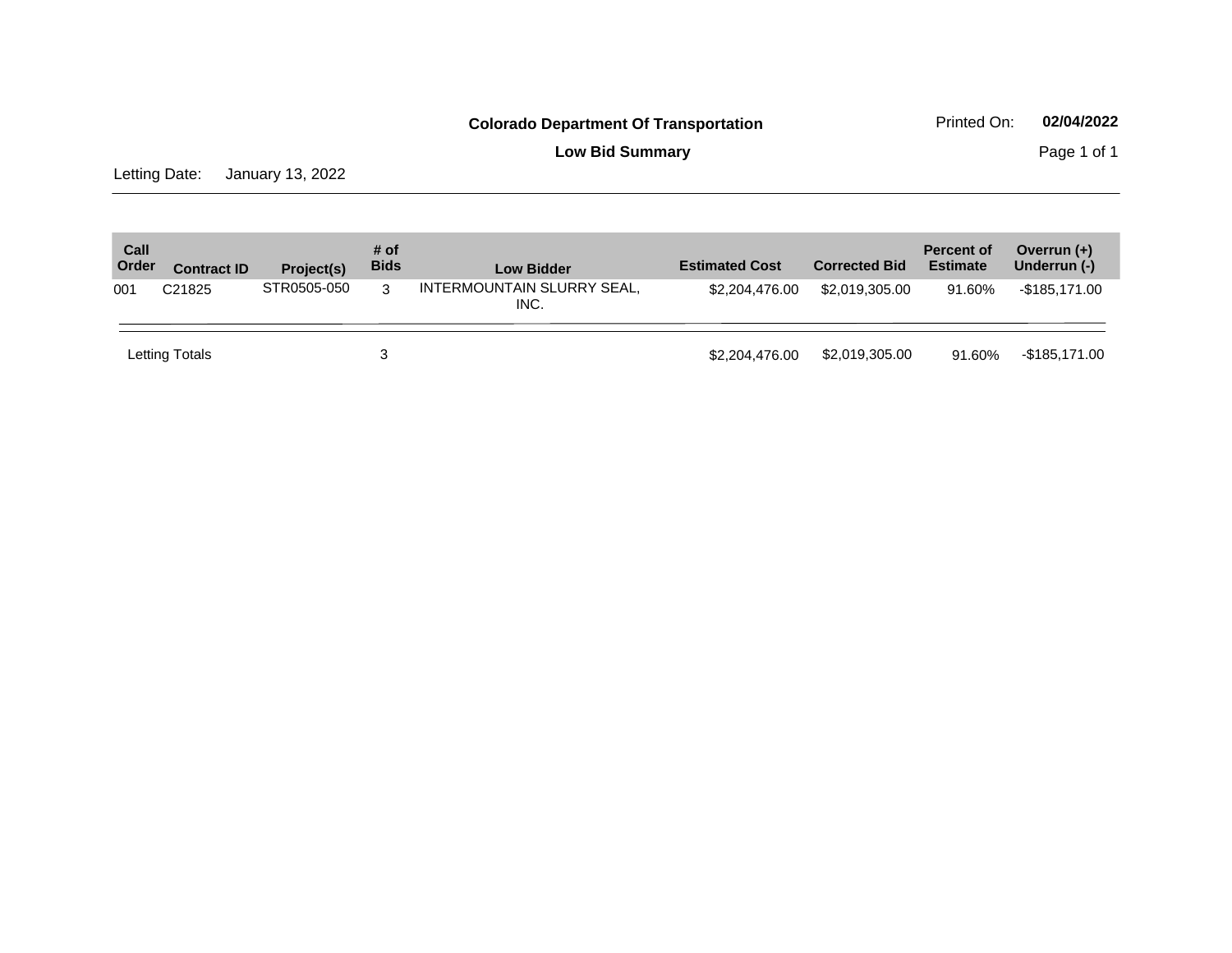|                                                                                       | <b>Colorado Department Of Transportation</b> | Printed On:           | 02/04/2022 |             |
|---------------------------------------------------------------------------------------|----------------------------------------------|-----------------------|------------|-------------|
|                                                                                       |                                              | <b>Vendor Ranking</b> |            | Page 1 of 1 |
| <b>Contract Description:</b>                                                          | Contract ID:                                 | C21825                |            |             |
| This Desired is a Missa Quebector Desired on HO FO from MD 077 0 TO MD 004 0 in Otros |                                              |                       |            |             |

This Project is a Micro-Surfacing Project on US 50 from MP 377.2 TO MP 381.8 in Otero County. Small amount of work on ADA Ramps is included.

| Rank        | <b>Vendor ID</b> | <b>Vendor Name</b>                | <b>Total Bid</b> | <b>Percent Of</b><br><b>Low Bid</b> | <b>Percent Of</b><br><b>Estimate</b> |
|-------------|------------------|-----------------------------------|------------------|-------------------------------------|--------------------------------------|
|             | 110E             | INTERMOUNTAIN SLURRY SEAL, INC.   | \$2,019,305.00   | 100.00%                             | 91.60%                               |
| $\mathbf 0$ | -EST-            | <b>Engineer's Estimate</b>        | \$2,204,476.00   | 109.17%                             | 100.00%                              |
| 2           | 1057A            | A-1 CHIPSEAL COMPANY              | \$2,475,221.15   | 122.58%                             | 112.28%                              |
| 3           | 1495A            | <b>GENEVA ROCK PRODUCTS, INC.</b> | \$2,500,000.00   | 123.80%                             | 113.41%                              |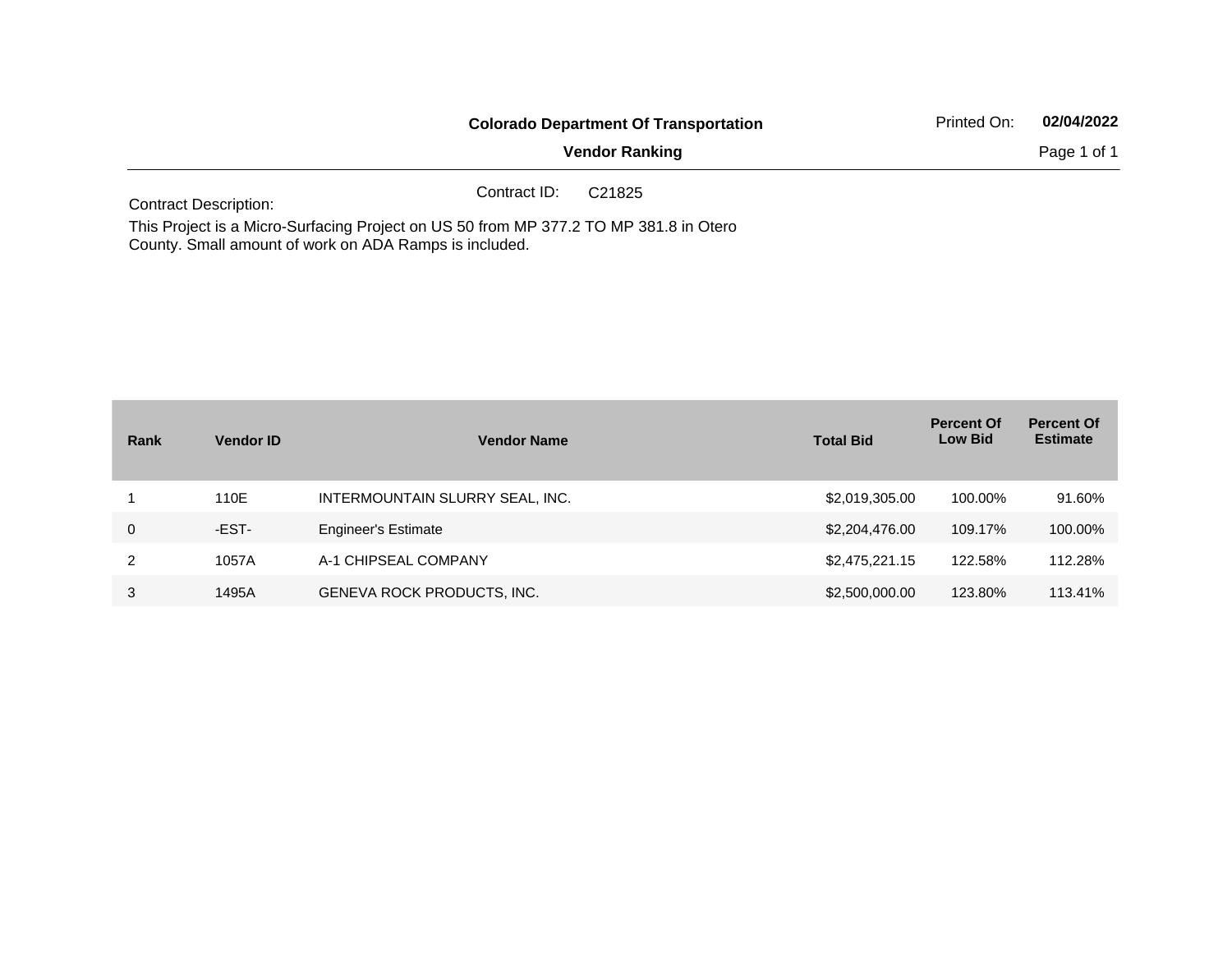| <b>Tabulation of Bids</b> |  |  |  |  |  |
|---------------------------|--|--|--|--|--|
| Contract ID: C21825       |  |  |  |  |  |

|                  |                                                    |             |            | $(0)$ -EST-<br><b>Engineer's Estimate</b> |                      | (1) 110E<br><b>INTERMOUNTAIN</b><br><b>SLURRY SEAL, INC.</b> |                    | $(2)$ 1057A<br><b>A-1 CHIPSEAL</b><br><b>COMPANY</b> |                    |
|------------------|----------------------------------------------------|-------------|------------|-------------------------------------------|----------------------|--------------------------------------------------------------|--------------------|------------------------------------------------------|--------------------|
| <b>Item Code</b> | <b>Description</b>                                 | Quantity    |            | <b>Unit Price</b>                         | <b>Amount</b>        | <b>Unit Price</b>                                            | Amount             | <b>Unit Price</b>                                    | Amount             |
| <b>SECTION:</b>  | <b>BID ITEMS</b><br>0001                           |             |            |                                           |                      |                                                              | LCC:               |                                                      |                    |
| 202-00220        | Removal of Asphalt Mat                             | 16.000      | <b>SY</b>  | 100.00000                                 | 1.600.00             | 250,00000                                                    | 4.000.00           | 275.00000                                            | 4,400.00           |
| 202-00889        | Removal of Detectable Warning                      |             | 1.000 EACH | 500.00000                                 | 500.00               | 2,000.00000                                                  | 2,000.00           | 2,000.00000                                          | 2,000.00           |
|                  | 208-00035 Aggregate Bag                            | 80,000      | LF         | 6.00000                                   | 480.00               | 150.00000                                                    | 12,000.00          | 15.00000                                             | 1,200.00           |
|                  | 208-00103 Removal and Disposal of Sediment (Labor) | 10,000 HOUR |            | 60.00000                                  | 600.00               | 100.00000                                                    | 1.000.00           | 100.00000                                            | 1,000.00           |
| 208-00105        | Removal and Disposal of Sediment<br>(Equipment)    | 10,000 HOUR |            | 120.00000                                 | 1,200.00             | 100.00000                                                    | 1.000.00           | 300.00000                                            | 3,000.00           |
| 403-00720        | Hot Mix Asphalt (Patching) (Asphalt)               | 6.000       | <b>TON</b> | 250,00000                                 | 1.500.00             | 2,000.00000                                                  | 12,000,00          | 635.00000                                            | 3,810.00           |
| 409-09000        | Micro-Surfacing Seal Coat                          | 5.897.000   | <b>TON</b> | 230.00000 1,356,310.                      | 00                   | 175.00000 1,031,975.                                         | 00                 | 265.00000 1,562,705.                                 | 00                 |
|                  | 411-10255 Emulsified Asphalt (Slow-Setting)        | 10,679.000  | GAL        | 4.00000                                   | 42,716.00            |                                                              | 5.00000 53,395.00  | 4.50000                                              | 48,055.50          |
| 608-00015        | Detectable Warnings                                | 6.000       | <b>SF</b>  | 100.00000                                 | 600.00               | 1,000.00000                                                  | 6.000.00           | 325.00000                                            | 1,950.00           |
| 620-00011        | Field Laboratory (Class 1)                         | 1.000 EACH  |            | 25,000.00000                              | 25,000.00            | 30,000.00000                                                 | 30,000.00          | 10,000.00000                                         | 10.000.00          |
| 620-00020        | <b>Sanitary Facility</b>                           |             | 1,000 EACH | 3,000.00000                               | 3,000.00             | 5,000.00000                                                  | 5,000.00           | 1,000.00000                                          | 1,000.00           |
|                  | 626-00000 Mobilization                             | 1.000       | L SI       | 175,000.00000 175,000.00                  |                      | 275,000.00000 275,000.00                                     |                    | 225,000.00000 225,000.00                             |                    |
|                  | 626-01114 Public Information Management (Tier IV)  | 75.000      | <b>DAY</b> | 100.00000                                 | 7,500.00             | 100.00000                                                    | 7,500.00           | 100.00000                                            | 7,500.00           |
|                  | 627-00008 Modified Epoxy Pavement Marking          | 513.000     | GAL        | 110.00000                                 | 56.430.00            | 200.00000 102,600.00                                         |                    | 131.25000                                            | 67,331.25          |
|                  | 627-00013 Pavement Marking Paint (High Build)      | 1,195.000   | GAL        |                                           | 100.00000 119,500.00 |                                                              | 65.00000 77,675.00 |                                                      | 75.65000 90.401.75 |

Page 1 of 4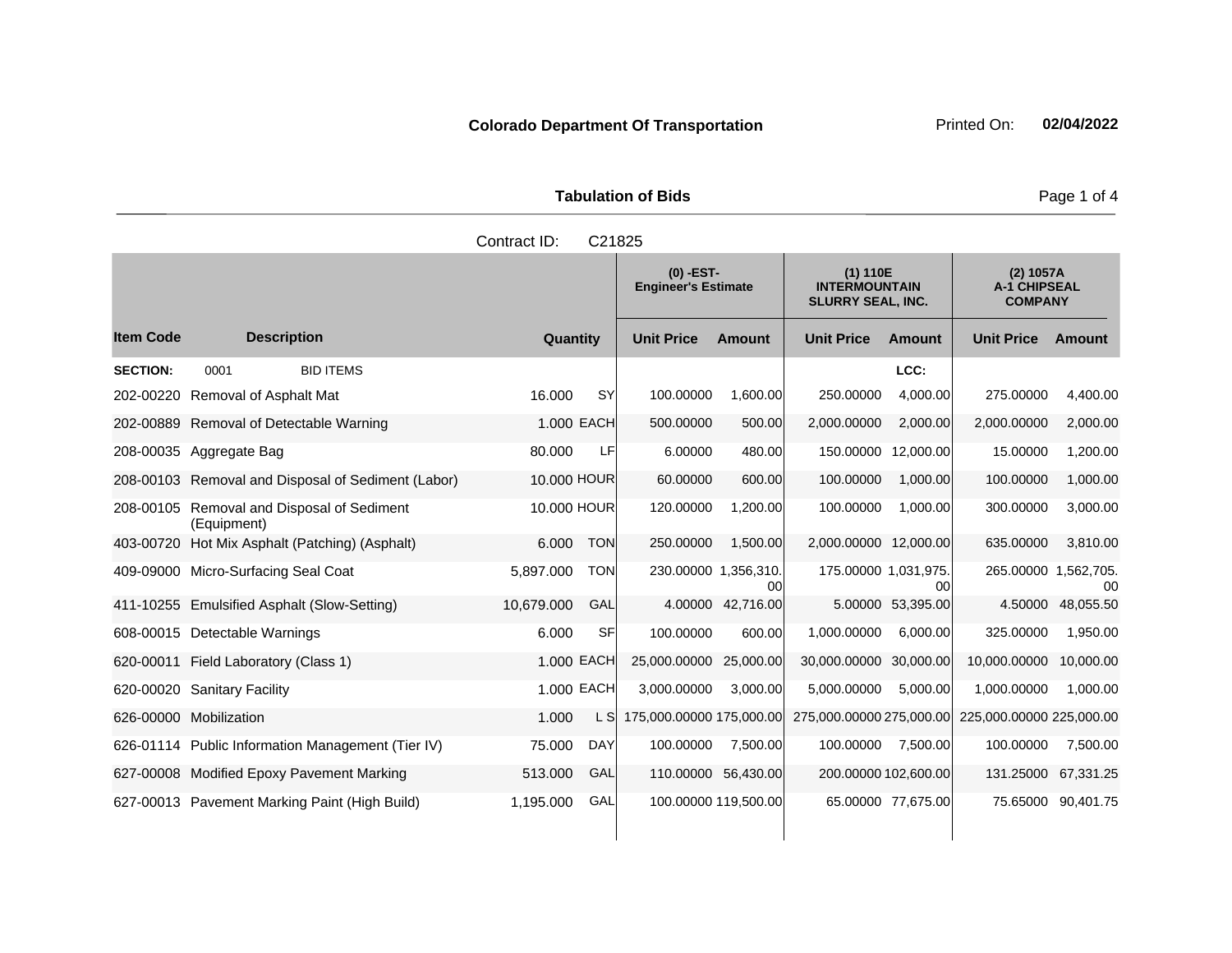| <b>Tabulation of Bids</b> |                   |          |  |  |  |  |
|---------------------------|-------------------|----------|--|--|--|--|
| Contract ID: C21825       |                   |          |  |  |  |  |
|                           | $\cdots$ $\cdots$ | $\cdots$ |  |  |  |  |

**Quantity Unit Price Unit Price Item Code Amount Unit Price Amount Ext Ext Unit Price Amount Ext (0) -EST-Engineer's Estimate (1) 110E INTERMOUNTAIN SLURRY SEAL, INC. (2) 1057A A-1 CHIPSEAL COMPANY Description SECTION:** 0001 BID ITEMS **LCC:** 627-01001 Preformed Plastic Pavement Marking (Type I) 14,340.000 SF 14.00000 200,760.00 15.00000 215,100.00 19.10000 273,894.00 627-30405 Preformed Thermoplastic Pavement Marking (Word-Symbol) 1,387.000 SF 30.00000 41,610.00 25.00000 34,675.00 20.95000 29,057.65 627-30411 Preformed Thermoplastic Pavement Marking (Xwalk-Stop Line) (Special) 1,820.000 SF 20.00000 36,400.00 17.00000 30,940.00 15.95000 29,029.00 630-00000 Flagging 2,000.000 HOUR 28.00000 56,000.00 15.00000 30,000.00 15.00000 30,000.00 630-00007 Traffic Control Inspection 22.000 DAY 350.00000 7,700.00 250.00000 5,500.00 100.00000 2,200.00 630-00012 Traffic Control Management 40.000 DAY 1,100.00000 44,000.00 1,000.00000 40,000.00 450.00000 18,000.00 630-80338 Barricade (Type 3 M-D) (Temporary) 8.000 EACH 300.00000 2,400.00 600.00000 4,800.00 500.00000 4,000.00 630-80341 Construction Traffic Sign (Panel Size A) 68.000 EACH 40.00000 2,720.00 90.00000 6,120.00 36.00000 2,448.00 630-80342 Construction Traffic Sign (Panel Size B) 54.000 EACH 50.00000 2,700.00 100.00000 5,400.00 41.00000 2,214.00 630-80380 Traffic Cone 225.000 EACH 10.00000 2,250.00 25.00000 5,625.00 9.00000 2,025.00 630-85040 Impact Attenuator (Truck Mounted Attenuator) (Temporary) 2.000 EACH 8,000.00000 16,000.00 10,000.00000 20,000.00 26,500.00000 53,000.00 **Section Totals:** \$2,204,476.00 \$2,019,305.00 \$2,475,221.15 **Contract Grand Totals \$2,204,476.00 \$2,019,305.00 \$2,475,221.15**

Page 2 of 4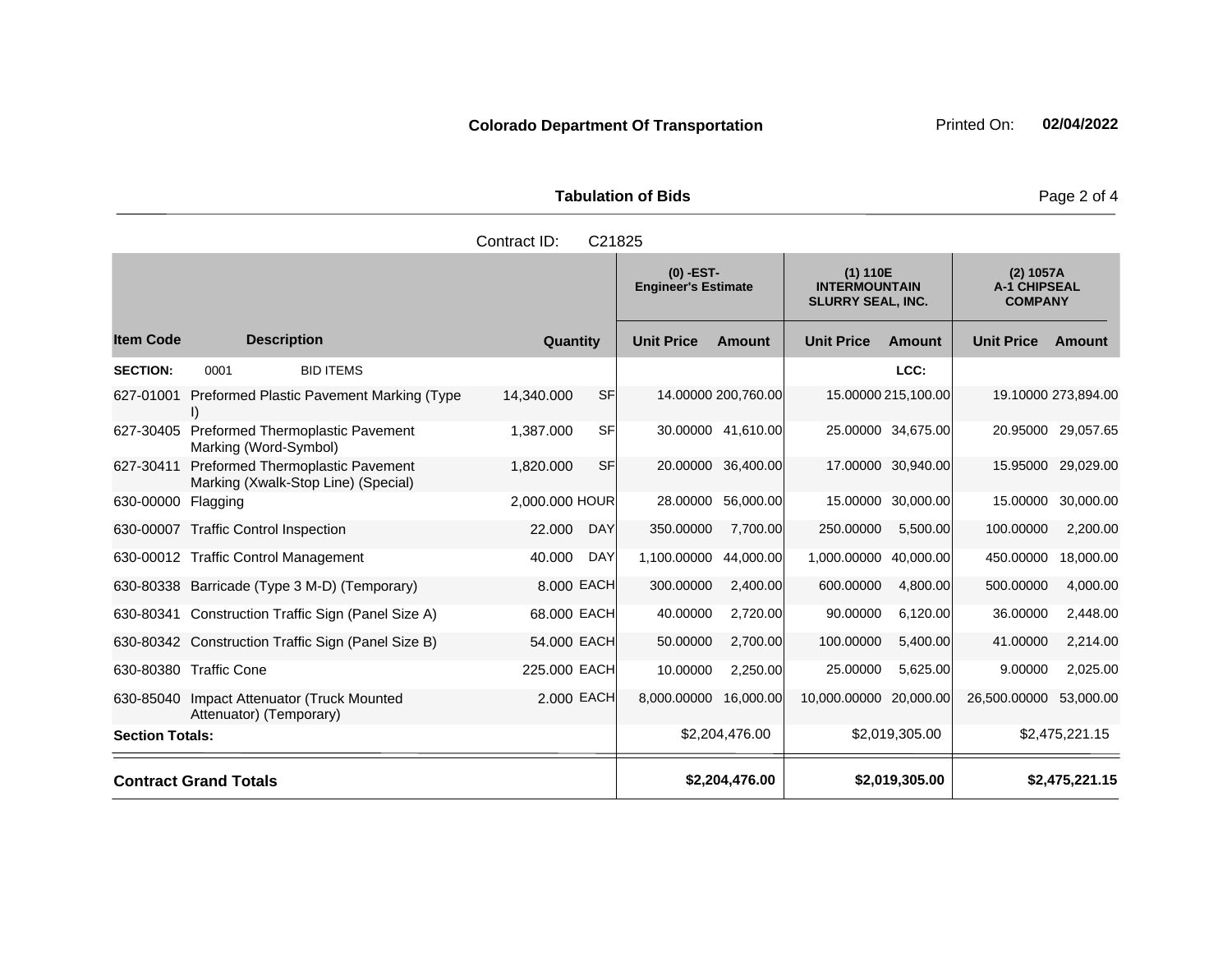| <b>Tabulation of Bids</b> |                                                          |  |  |  |  |  |  |
|---------------------------|----------------------------------------------------------|--|--|--|--|--|--|
| Contract ID: C21825       |                                                          |  |  |  |  |  |  |
|                           | (3) 1495A<br><b>GENEVA ROCK</b><br><b>PRODUCTS, INC.</b> |  |  |  |  |  |  |

|                  |                                                           |             |            | הסטדו נשן<br><b>GENEVA ROCK</b><br>PRODUCTS, INC. |                            |                   |               |                   |        |
|------------------|-----------------------------------------------------------|-------------|------------|---------------------------------------------------|----------------------------|-------------------|---------------|-------------------|--------|
| <b>Item Code</b> | <b>Description</b>                                        | Quantity    |            | <b>Unit Price</b>                                 | Amount                     | <b>Unit Price</b> | <b>Amount</b> | <b>Unit Price</b> | Amount |
| <b>SECTION:</b>  | 0001<br><b>BID ITEMS</b>                                  |             |            |                                                   |                            |                   | LCC:          |                   |        |
|                  | 202-00220 Removal of Asphalt Mat                          | 16.000      | SY         | 300.00000                                         | 4,800.00                   |                   |               |                   |        |
|                  | 202-00889 Removal of Detectable Warning                   | 1,000 EACH  |            | 1,500.00000                                       | 1,500.00                   |                   |               |                   |        |
|                  | 208-00035 Aggregate Bag                                   | 80.000      | LF         | 31.00000                                          | 2,480.00                   |                   |               |                   |        |
|                  | 208-00103 Removal and Disposal of Sediment (Labor)        | 10.000 HOUR |            | 94.00000                                          | 940.00                     |                   |               |                   |        |
|                  | 208-00105 Removal and Disposal of Sediment<br>(Equipment) | 10.000 HOUR |            | 220.00000                                         | 2,200.00                   |                   |               |                   |        |
| 403-00720        | Hot Mix Asphalt (Patching) (Asphalt)                      | 6.000       | <b>TON</b> | 1,300.00000                                       | 7,800.00                   |                   |               |                   |        |
|                  | 409-09000 Micro-Surfacing Seal Coat                       | 5,897.000   | <b>TON</b> |                                                   | 250.00000 1,474,250.<br>00 |                   |               |                   |        |
|                  | 411-10255 Emulsified Asphalt (Slow-Setting)               | 10,679.000  | <b>GAL</b> |                                                   | 4.25000 45,385.75          |                   |               |                   |        |
|                  | 608-00015 Detectable Warnings                             | 6.000       | <b>SF</b>  | 2,200.00000 13,200.00                             |                            |                   |               |                   |        |
|                  | 620-00011 Field Laboratory (Class 1)                      | 1,000 EACH  |            | 25,000.00000 25,000.00                            |                            |                   |               |                   |        |
|                  | 620-00020 Sanitary Facility                               | 1.000 EACH  |            | 2,000.00000                                       | 2,000.00                   |                   |               |                   |        |
|                  | 626-00000 Mobilization                                    | 1.000       | L S        | 196,111.25000 196,111.25                          |                            |                   |               |                   |        |
|                  | 626-01114 Public Information Management (Tier IV)         | 75.000      | <b>DAY</b> | 73.00000                                          | 5,475.00                   |                   |               |                   |        |
|                  | 627-00008 Modified Epoxy Pavement Marking                 | 513.000     | <b>GAL</b> |                                                   | 138.00000 70,794.00        |                   |               |                   |        |
|                  | 627-00013 Pavement Marking Paint (High Build)             | 1,195.000   | GAL        |                                                   | 76.00000 90,820.00         |                   |               |                   |        |

Page 3 of 4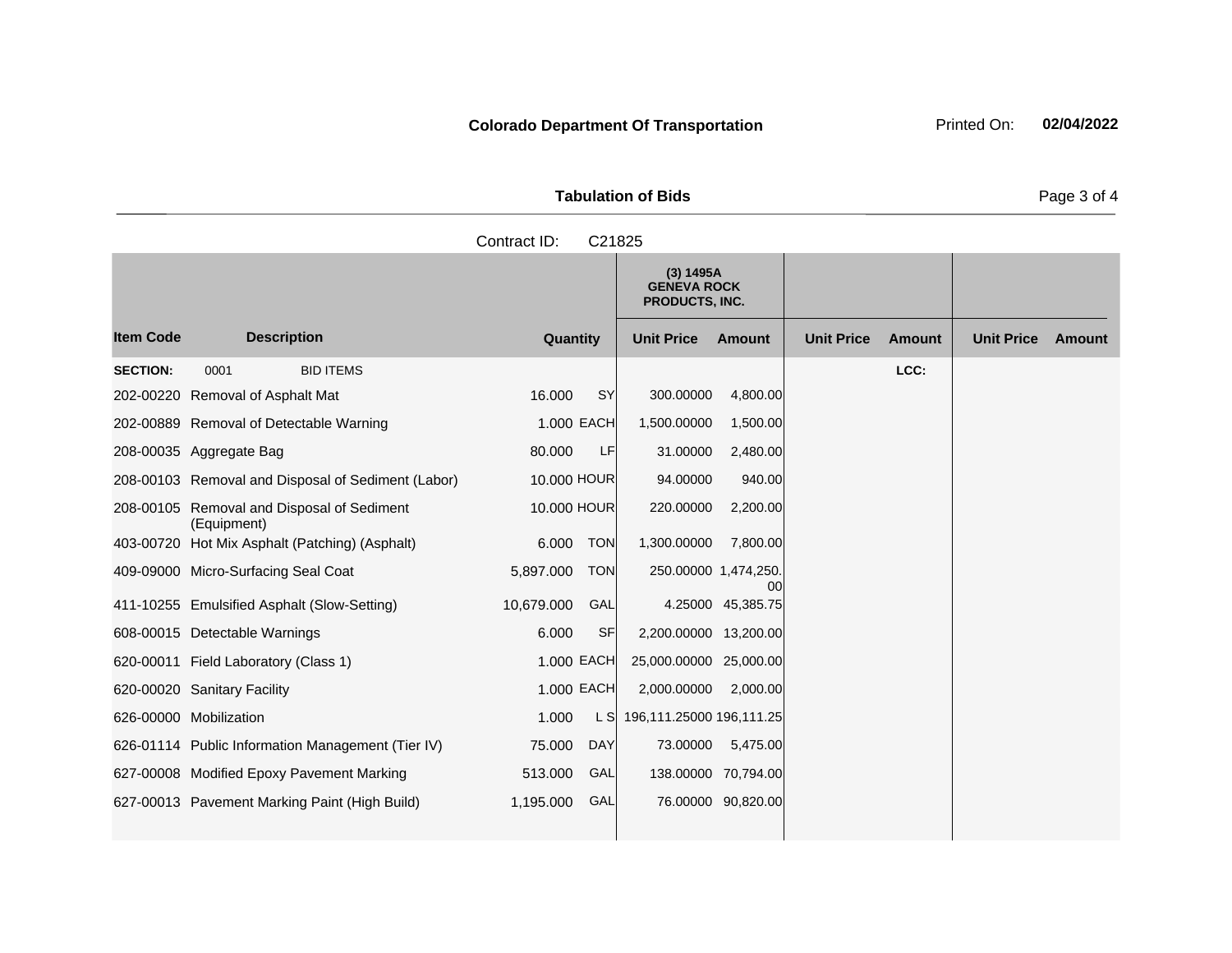| <b>Tabulation of Bids</b> |  |
|---------------------------|--|

|                        |                                                                         | Contract ID:<br>C21825  |                                                          |                                    |                             |
|------------------------|-------------------------------------------------------------------------|-------------------------|----------------------------------------------------------|------------------------------------|-----------------------------|
|                        |                                                                         |                         | (3) 1495A<br><b>GENEVA ROCK</b><br><b>PRODUCTS, INC.</b> |                                    |                             |
| <b>Item Code</b>       | <b>Description</b>                                                      | Quantity                | <b>Unit Price</b><br><b>Amount</b>                       | <b>Unit Price</b><br><b>Amount</b> | <b>Unit Price</b><br>Amount |
| <b>SECTION:</b>        | <b>BID ITEMS</b><br>0001                                                |                         |                                                          | LCC:                               |                             |
| 627-01001              | Preformed Plastic Pavement Marking (Type<br>$\mathsf{I}$                | 14,340.000<br><b>SF</b> | 21.00000 301,140.00                                      |                                    |                             |
| 627-30405              | <b>Preformed Thermoplastic Pavement</b><br>Marking (Word-Symbol)        | <b>SF</b><br>1,387.000  | 21.00000 29,127.00                                       |                                    |                             |
| 627-30411              | Preformed Thermoplastic Pavement<br>Marking (Xwalk-Stop Line) (Special) | <b>SF</b><br>1,820.000  | 16.00000 29,120.00                                       |                                    |                             |
| 630-00000 Flagging     |                                                                         | 2,000.000 HOUR          | 43.00000 86,000.00                                       |                                    |                             |
|                        | 630-00007 Traffic Control Inspection                                    | DAY<br>22.000           | 483.00000 10,626.00                                      |                                    |                             |
|                        | 630-00012 Traffic Control Management                                    | 40.000<br><b>DAY</b>    | 1,500.00000 60,000.00                                    |                                    |                             |
|                        | 630-80338 Barricade (Type 3 M-D) (Temporary)                            | 8.000 EACH              | 603.00000<br>4,824.00                                    |                                    |                             |
|                        | 630-80341 Construction Traffic Sign (Panel Size A)                      | 68.000 EACH             | 90.00000<br>6,120.00                                     |                                    |                             |
|                        | 630-80342 Construction Traffic Sign (Panel Size B)                      | 54.000 EACH             | 103.00000<br>5,562.00                                    |                                    |                             |
|                        | 630-80380 Traffic Cone                                                  | 225.000 EACH            | 21.00000<br>4,725.00                                     |                                    |                             |
|                        | 630-85040 Impact Attenuator (Truck Mounted<br>Attenuator) (Temporary)   | 2.000 EACH              | 10,000.00000 20,000.00                                   |                                    |                             |
| <b>Section Totals:</b> |                                                                         |                         | \$2,500,000.00                                           |                                    |                             |
|                        | <b>Contract Grand Totals</b>                                            |                         | \$2,500,000.00                                           |                                    |                             |

Page 4 of 4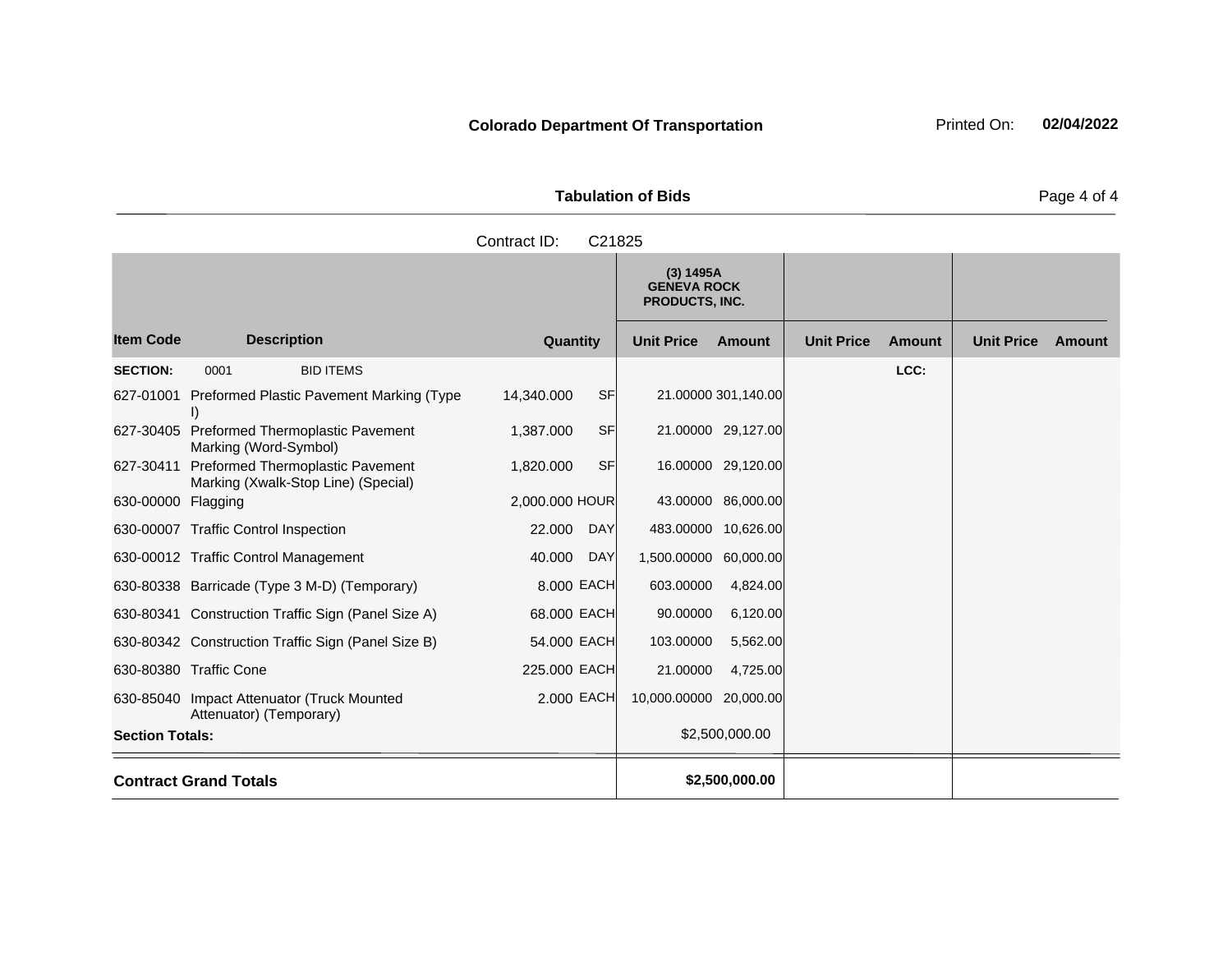**Low Bid Item Analysis Page 1 of 3** 

|                 |                                          |                                              | Conitact ID.       | <b>UZ 1020</b>                    |                     |                   |                                 |                               |
|-----------------|------------------------------------------|----------------------------------------------|--------------------|-----------------------------------|---------------------|-------------------|---------------------------------|-------------------------------|
| Line            | Item/<br>Description                     | Quantity                                     | Estimated<br>Price | <b>Bid Price/</b><br><b>Units</b> | Estimated<br>Amount | <b>Bid Amount</b> | <b>Bid Est</b><br>$\frac{0}{0}$ | Overrun $(+)$<br>Underrun (-) |
| <b>SECTION:</b> | 0001                                     | <b>BID ITEMS</b>                             |                    |                                   |                     |                   |                                 |                               |
| 0005            | 202-00220                                | 16.000                                       | 100.00000          | 250.00000                         | 1,600.00            | 4,000.00          | 250.00%                         | 2,400.00                      |
|                 | Removal of Asphalt Mat                   |                                              |                    | <b>SY</b>                         |                     |                   |                                 |                               |
| 0010            | 202-00889                                | 1.000                                        | 500.00000          | 2,000.00000                       | 500.00              | 2,000.00          | 400.00%                         | 1,500.00                      |
|                 | Removal of Detectable Warning            |                                              |                    | <b>EACH</b>                       |                     |                   |                                 |                               |
| 0015            | 208-00035                                | 80.000                                       | 6.00000            | 150.00000                         | 480.00              | 12,000.00         | 2500.00%                        | 11,520.00                     |
|                 | Aggregate Bag                            |                                              |                    | LF.                               |                     |                   |                                 |                               |
| 0020            | 208-00103                                | 10.000                                       | 60.00000           | 100.00000                         | 600.00              | 1,000.00          | 166.67%                         | 400.00                        |
|                 |                                          | Removal and Disposal of Sediment (Labor)     |                    | <b>HOUR</b>                       |                     |                   |                                 |                               |
| 0025            | 208-00105                                | 10.000                                       | 120.00000          | 100.00000                         | 1,200.00            | 1,000.00          | 83.33%                          | $-200.00$                     |
|                 |                                          | Removal and Disposal of Sediment (Equipment) |                    | <b>HOUR</b>                       |                     |                   |                                 |                               |
| 0030            | 403-00720                                | 6.000                                        | 250.00000          | 2,000.00000                       | 1,500.00            | 12,000.00         | 800.00%                         | 10,500.00                     |
|                 |                                          | Hot Mix Asphalt (Patching) (Asphalt)         |                    | <b>TON</b>                        |                     |                   |                                 |                               |
| 0035            | 409-09000                                | 5,897.000                                    | 230.00000          | 175.00000                         | 1,356,310.00        | 1,031,975.00      | 76.09%                          | $-324,335.00$                 |
|                 | Micro-Surfacing Seal Coat                |                                              |                    | <b>TON</b>                        |                     |                   |                                 |                               |
| 0040            | 411-10255                                | 10,679.000                                   | 4.00000            | 5.00000                           | 42,716.00           | 53,395.00         | 125.00%                         | 10,679.00                     |
|                 | <b>Emulsified Asphalt (Slow-Setting)</b> |                                              |                    | GAL                               |                     |                   |                                 |                               |
| 0045            | 608-00015                                | 6.000                                        | 100.00000          | 1,000.00000                       | 600.00              | 6,000.00          | 1000.00%                        | 5,400.00                      |
|                 | Detectable Warnings                      |                                              |                    | <b>SF</b>                         |                     |                   |                                 |                               |
| 0050            | 620-00011                                | 1.000                                        | 25,000.00000       | 30,000.00000                      | 25,000.00           | 30,000.00         | 120.00%                         | 5,000.00                      |
|                 | Field Laboratory (Class 1)               |                                              |                    | <b>EACH</b>                       |                     |                   |                                 |                               |
| 0055            | 620-00020                                | 1.000                                        | 3,000.00000        | 5,000.00000                       | 3,000.00            | 5,000.00          | 166.67%                         | 2,000.00                      |
|                 | <b>Sanitary Facility</b>                 |                                              |                    | <b>EACH</b>                       |                     |                   |                                 |                               |
| 0060            | 626-00000                                | 1.000                                        | 175,000.00000      | 275,000.00000                     | 175,000.00          | 275,000.00        | 157.14%                         | 100,000.00                    |
|                 | Mobilization                             |                                              |                    | L S                               |                     |                   |                                 |                               |

Contract ID: C21825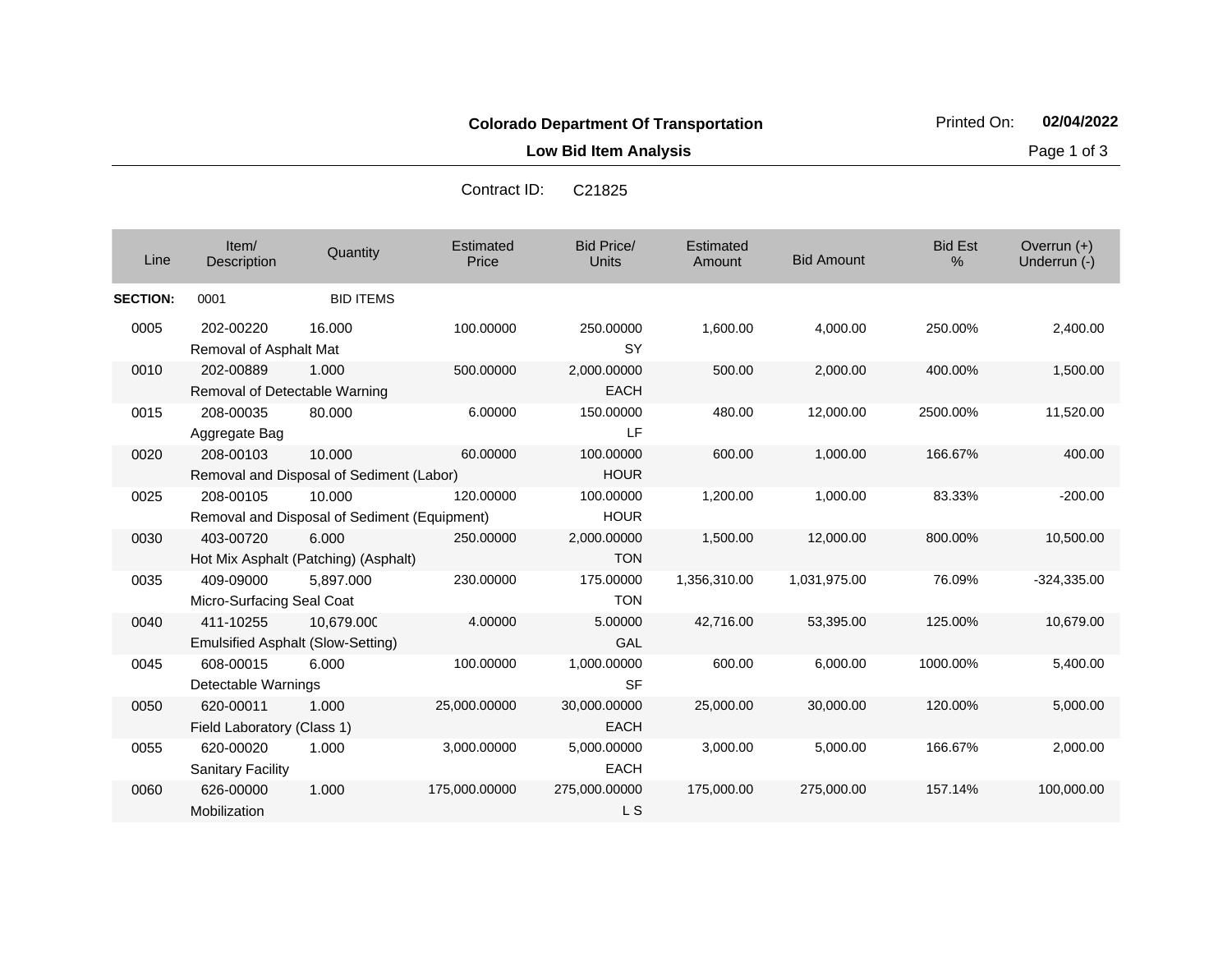**Low Bid Item Analysis Page 2 of 3** 

| Line            | Item/<br>Description                           | Quantity                                                     | Estimated<br>Price | <b>Bid Price/</b><br><b>Units</b> | Estimated<br>Amount | <b>Bid Amount</b> | <b>Bid Est</b><br>$\%$ | Overrun $(+)$<br>Underrun (-) |
|-----------------|------------------------------------------------|--------------------------------------------------------------|--------------------|-----------------------------------|---------------------|-------------------|------------------------|-------------------------------|
| <b>SECTION:</b> | 0001                                           | <b>BID ITEMS</b>                                             |                    |                                   |                     |                   |                        |                               |
| 0065            | 626-01114                                      | 75.000<br>Public Information Management (Tier IV)            | 100.00000          | 100.00000<br><b>DAY</b>           | 7,500.00            | 7,500.00          | 100.00%                | 0.00                          |
| 0070            | 627-00008                                      | 513.000<br>Modified Epoxy Pavement Marking                   | 110.00000          | 200.00000<br><b>GAL</b>           | 56,430.00           | 102,600.00        | 181.82%                | 46,170.00                     |
| 0075            | 627-00013                                      | 1,195.000<br>Pavement Marking Paint (High Build)             | 100.00000          | 65.00000<br>GAL                   | 119,500.00          | 77,675.00         | 65.00%                 | $-41,825.00$                  |
| 0080            | 627-01001                                      | 14.340.000<br>Preformed Plastic Pavement Marking (Type I)    | 14.00000           | 15.00000<br><b>SF</b>             | 200,760.00          | 215,100.00        | 107.14%                | 14,340.00                     |
| 0085            | 627-30405<br>(Word-Symbol)                     | 1.387.000<br>Preformed Thermoplastic Pavement Marking        | 30.00000           | 25.00000<br><b>SF</b>             | 41,610.00           | 34,675.00         | 83.33%                 | $-6,935.00$                   |
| 0090            | 627-30411<br>(Xwalk-Stop Line) (Special)       | 1,820.000<br><b>Preformed Thermoplastic Pavement Marking</b> | 20.00000           | 17.00000<br><b>SF</b>             | 36,400.00           | 30,940.00         | 85.00%                 | $-5,460.00$                   |
| 0095            | 630-00000<br>Flagging                          | 2,000.000                                                    | 28.00000           | 15.00000<br><b>HOUR</b>           | 56,000.00           | 30,000.00         | 53.57%                 | $-26,000.00$                  |
| 0100            | 630-00007<br><b>Traffic Control Inspection</b> | 22,000                                                       | 350.00000          | 250.00000<br><b>DAY</b>           | 7,700.00            | 5,500.00          | 71.43%                 | $-2,200.00$                   |
| 0105            | 630-00012<br><b>Traffic Control Management</b> | 40.000                                                       | 1,100.00000        | 1,000.00000<br>DAY                | 44,000.00           | 40,000.00         | 90.91%                 | $-4,000.00$                   |
| 0110            | 630-80338                                      | 8.000<br>Barricade (Type 3 M-D) (Temporary)                  | 300.00000          | 600.00000<br><b>EACH</b>          | 2,400.00            | 4,800.00          | 200.00%                | 2,400.00                      |
| 0115            | 630-80341                                      | 68.000<br>Construction Traffic Sign (Panel Size A)           | 40.00000           | 90.00000<br><b>EACH</b>           | 2,720.00            | 6,120.00          | 225.00%                | 3,400.00                      |